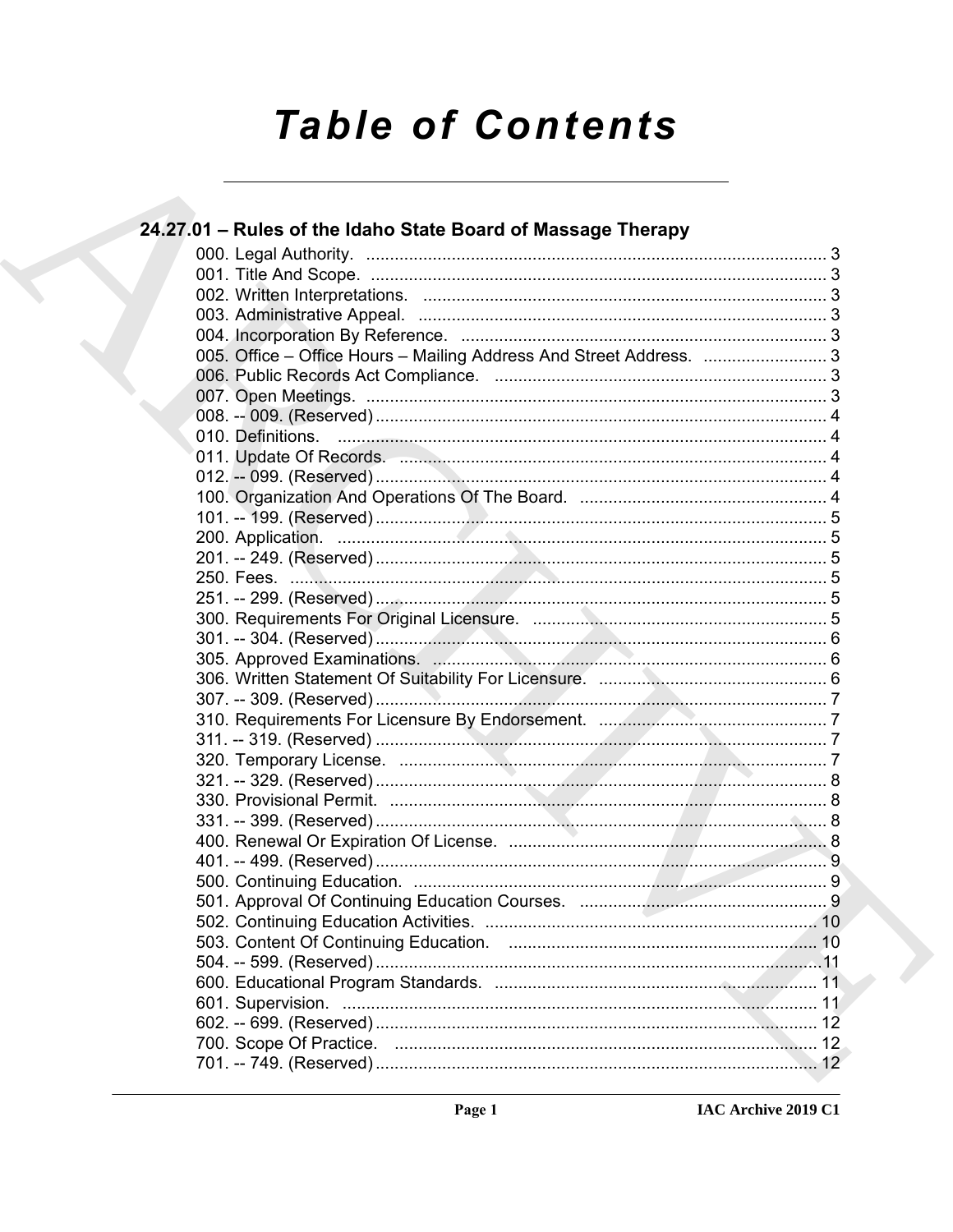### Table of Contents (cont'd)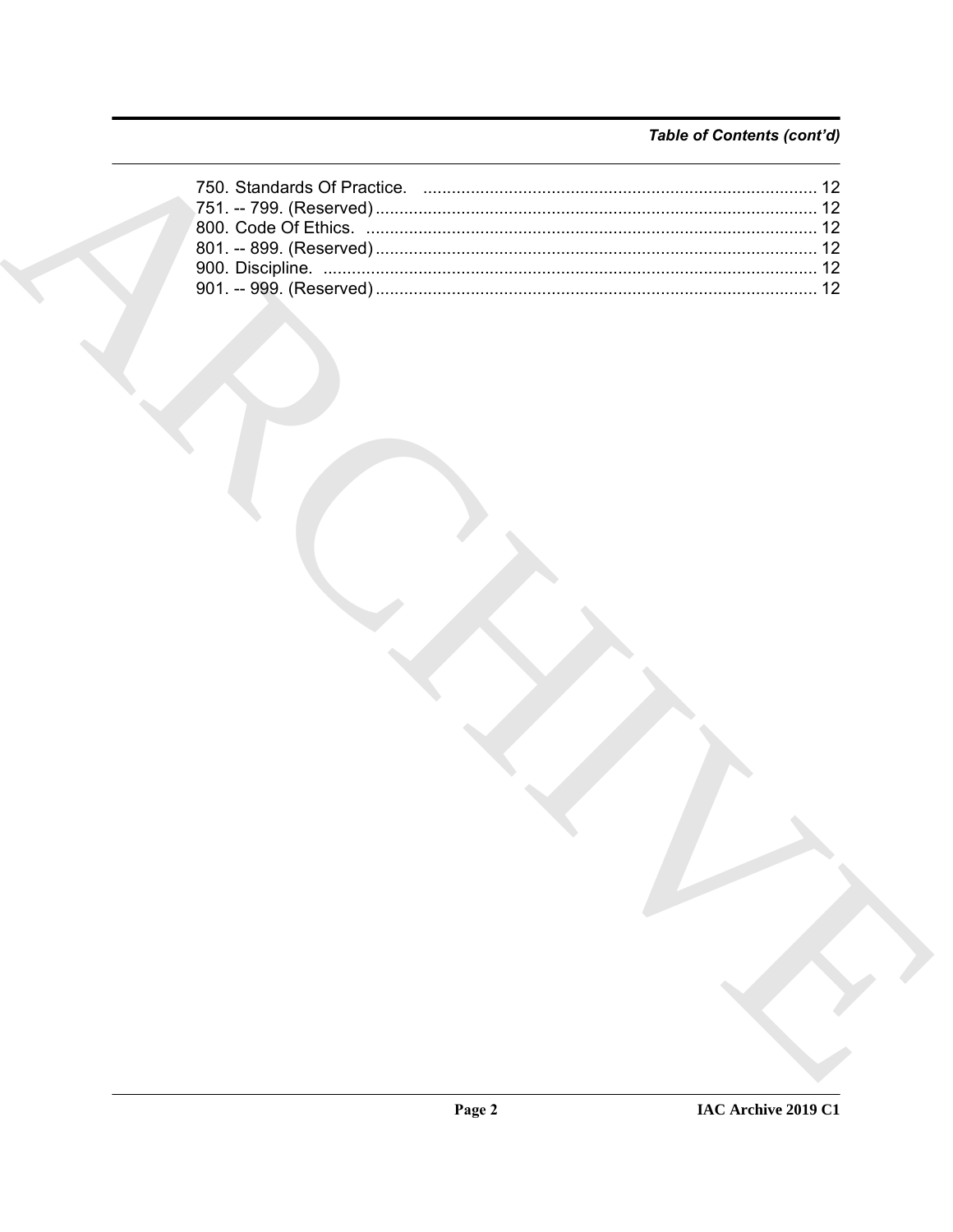#### **IDAPA 24 TITLE 27 CHAPTER 01**

#### **24.27.01 – RULES OF THE IDAHO STATE BOARD OF MASSAGE THERAPY**

#### <span id="page-2-11"></span><span id="page-2-1"></span><span id="page-2-0"></span>**000. LEGAL AUTHORITY.**

These rules are hereby prescribed and established pursuant to the authority vested in the Idaho State Board of Massage Therapy by the provisions of Section 54-4007, Idaho Code. (3-27-13)

#### <span id="page-2-15"></span><span id="page-2-2"></span>**001. TITLE AND SCOPE.**

**01.** Title. The rules shall be cited as IDAPA 24.27.01, "Rules of the Idaho State Board of Massage (3-27-13)  $\mu$  Therapy." (3-27-13)

**02.** Scope. These rules implement the purposes and intent of Title 54, Chapter 40, Idaho Code, to the profession of massage therapy in the interest of the public health, safety, and welfare. (3-27-13) regulate the profession of massage therapy in the interest of the public health, safety, and welfare.

#### <span id="page-2-16"></span><span id="page-2-3"></span>**002. WRITTEN INTERPRETATIONS.**

In accordance with Section 67-5201(19)(b)(iv), Idaho Code, the Board may have written statements that pertain to the interpretation of the rules of this chapter, or to the documentation of compliance with the rules of this chapter. Such interpretations, if any, are available for public inspection and copying at cost in the main office of the Bureau of Occupational Licenses. (3-27-13)

#### <span id="page-2-9"></span><span id="page-2-4"></span>**003. ADMINISTRATIVE APPEAL.**

Administrative appeals shall be governed by the Administrative Procedure Act, Title 67, Chapter 52, Idaho Code, and IDAPA 04.11.01, "Idaho Rules of Administrative Procedure of the Attorney General." (3-27-13)

#### <span id="page-2-10"></span><span id="page-2-5"></span>**004. INCORPORATION BY REFERENCE.**

These rules do not incorporate by reference a document other than those sections of the Idaho Code so referenced. (3-27-13)

#### <span id="page-2-12"></span><span id="page-2-6"></span>**005. OFFICE – OFFICE HOURS – MAILING ADDRESS AND STREET ADDRESS.**

**01. Street Address**. The office of the Board is located within the Bureau of Occupational Licenses, 700 W. State Street, Boise, Idaho 83702. (3-27-13)

**02. Office Hours**. The office is open between the hours of 8:00 a.m. and 5:00 p.m., Mountain Time, each day except Saturdays, Sundays and holidays. (3-27-13)

**CHAPTER 01**<br> **CHAPTER 01**<br> **CHAPTER DOATO STATE BOARD OF MASSAGE THERAPY**<br> **CHAPTER 2018**<br> **CHAPTER 2018 CONFIGURATION** and considered presents in the analogie vessed in the Islam Sam Barati of<br> **CHAPTER 2018 SCOPE**<br> **CH 03. Mailing Address**. The mailing address of the Board is PO Box 83720, Boise, Idaho 83720-0063. (3-27-13) **04. Telephone Number**. The telephone number of the Board is (208) 334-3233. (3-27-13) **05. E-mail Address**. The Board's e-mail address is **mas@ibol.idaho.gov**. (3-27-13) **06. Facsimile**. The Board's fax number is (208) 334-3945. (3-27-13) **07. Electronic Address**. The Board's official website can be found at **http://www.ibol.idaho.gov**.

(3-27-13)

#### <span id="page-2-14"></span><span id="page-2-7"></span>**006. PUBLIC RECORDS ACT COMPLIANCE.**

The rules contained herein are subject to and in compliance with the Idaho Public Records Act, Title 74, Chapter 1, Idaho Code. The records associated with the Board are subject to the provisions of the Public Records Act. (3-27-13)

#### <span id="page-2-13"></span><span id="page-2-8"></span>**007. OPEN MEETINGS.**

This Board operates pursuant to the Idaho Open Meetings Law, Title 74, Chapter 2, Idaho Code. (3-27-13)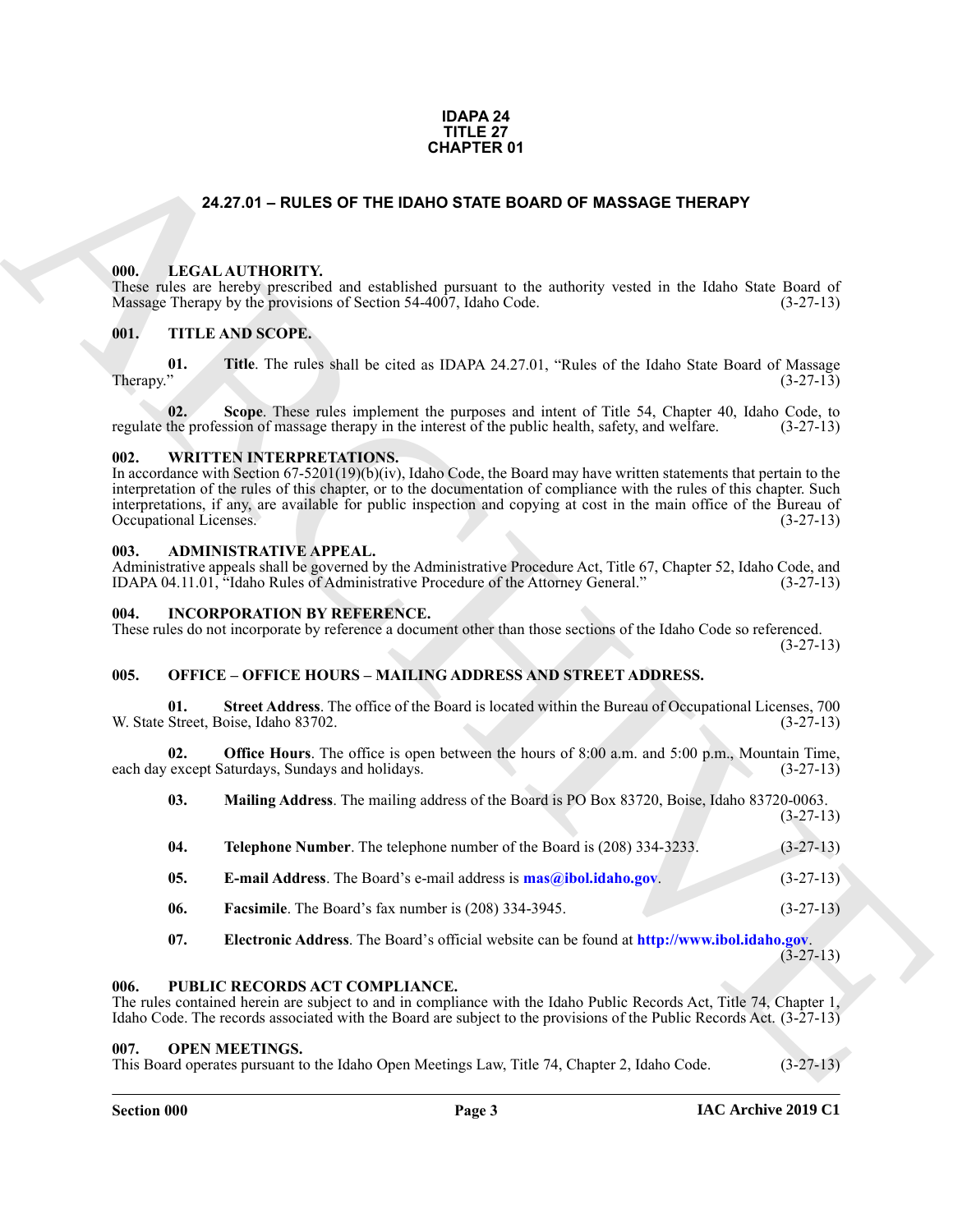<span id="page-3-0"></span>**008. -- 009. (RESERVED)**

#### <span id="page-3-5"></span><span id="page-3-1"></span>**010. DEFINITIONS.**

**01. Approved Massage Program**. A massage therapy program conducted by an entity that is registered with the Idaho State Board of Education pursuant to Chapter 24, Title 33, Idaho Code, or with a comparable authority in another state, and that meets the entry-level educational requirements as set forth in Section  $600$  of these rules.  $(3-27-13)$ 

<span id="page-3-7"></span><span id="page-3-6"></span>**02. Board**. Idaho State Board of Massage Therapy as created in Section 54-4006, Idaho Code.

<span id="page-3-8"></span>**03. Bureau**. Idaho Bureau of Occupational Licenses as created in Section 67-2602, Idaho Code. (3-27-13)

<span id="page-3-10"></span><span id="page-3-9"></span>**04. Clinical Work**. Supervised, hands-on training in a classroom setting. (3-27-13)

**05. Code of Ethics**. The Idaho Code of Ethics for Massage Therapy attached to these rules as  $\Delta$ ppendix A. (3-27-13)

<span id="page-3-12"></span><span id="page-3-11"></span>**06.** CPR. Cardiopulmonary resuscitation. (3-27-13)

**07. Standards of Practice**. The Standards of Practice of Massage Therapy attached to these rules as Appendix B. (3-27-13)

#### <span id="page-3-16"></span><span id="page-3-2"></span>**011. UPDATE OF RECORDS.**

**Eurosis of Occupations I. Leonards**<br> **EULA 1992-1993**<br> **EULA 1992-1993**<br> **EULA 1992-1993-1994**<br> **EULA 1992-1994**<br> **EULA 1992-1994**<br> **EULA 1992-1994**<br> **EULA 1992-1994**<br> **EULA 1992-1994**<br> **EULA 1992-1994**<br> **EULA 1992-1994** The licensure applicant or licensee is responsible for keeping his or her records updated with the Bureau. All changes including, but not limited to, changes in the manner in which the applicant or licensee is represented to the public, such as name changes and change of address, must be reported to the Bureau within thirty (30) days. The most recent mailing address on file with the Bureau will be used for purposes of all written communication with a licensee including, but not limited to, notification of renewal and notices related to complaints or disciplinary actions.

(3-27-13)

(3-27-13)

#### <span id="page-3-3"></span>**012. -- 099. (RESERVED)**

#### <span id="page-3-14"></span><span id="page-3-13"></span><span id="page-3-4"></span>**100. ORGANIZATION AND OPERATIONS OF THE BOARD.**

**01. Meetings**. The Board shall meet at least annually and at other such times and places as designated hairman or upon the written request of any three (3) members of the Board. (3-27-13) by the Chairman or upon the written request of any three  $(3)$  members of the Board.

**a.** A minimum of three (3) Board members shall constitute a quorum and shall be required for the transaction of business. A majority vote of the quorum present at a meeting shall be considered the action of the Board as a whole.

<span id="page-3-15"></span>**b.** The Chairman shall be a voting member. (3-27-13)

**02. Organization**. At the first meeting of each fiscal year, the Board shall elect from its members a Chairman, who shall assume the duty of the office immediately upon such selection.  $(3-27-13)$ 

**a.** The Chairman shall, when present, preside at all meetings, appoint with the consent of the Board all committees, and shall otherwise perform all duties pertaining to the office of Chairman. (3-27-13)

**b.** The Bureau shall act as an agent of the Board and shall be the official keeper of all records of the Board. The Bureau shall provide such services as may be authorized by Chapter 26, Title 67, Idaho Code, and as defined under contract between the Bureau and the Board. (3-27-13) defined under contract between the Bureau and the Board.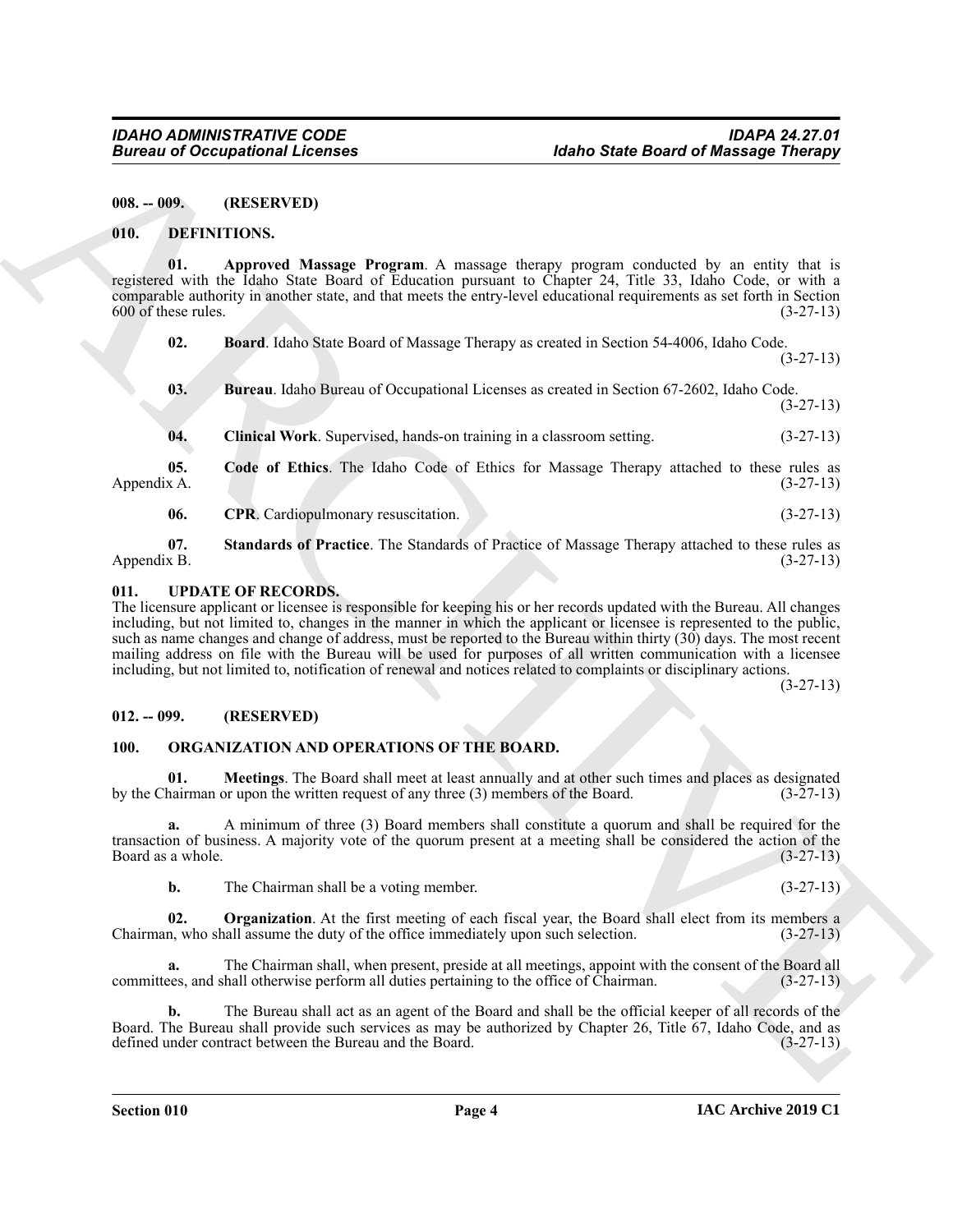#### <span id="page-4-6"></span><span id="page-4-0"></span>**101. -- 199. (RESERVED)**

#### <span id="page-4-10"></span><span id="page-4-8"></span><span id="page-4-1"></span>**200. APPLICATION.**

#### <span id="page-4-9"></span><span id="page-4-7"></span><span id="page-4-2"></span>**201. -- 249. (RESERVED)**

#### <span id="page-4-21"></span><span id="page-4-18"></span><span id="page-4-17"></span><span id="page-4-16"></span><span id="page-4-13"></span><span id="page-4-12"></span><span id="page-4-11"></span><span id="page-4-3"></span>**250. FEES.**

|                          | <b>Bureau of Occupational Licenses</b>                                                                                           | <b>Idaho State Board of Massage Therapy</b>                                                                                                                                                                                                                                                                                      |             |
|--------------------------|----------------------------------------------------------------------------------------------------------------------------------|----------------------------------------------------------------------------------------------------------------------------------------------------------------------------------------------------------------------------------------------------------------------------------------------------------------------------------|-------------|
| $101. - 199.$            | (RESERVED)                                                                                                                       |                                                                                                                                                                                                                                                                                                                                  |             |
| 200.                     | <b>APPLICATION.</b>                                                                                                              |                                                                                                                                                                                                                                                                                                                                  |             |
| 01.                      | together with the appropriate fee(s) and supporting documentation.                                                               | Filing an Application. Applicants for licensure shall submit a complete application, verified under<br>oath, to the Board at its official address. The application shall be on the forms approved by the Board and submitted                                                                                                     | $(3-27-13)$ |
| 02.                      |                                                                                                                                  | Supplemental Documents. The applicant must provide or facilitate the provision of any<br>supplemental third party documents that may be required under the qualifications for the license being sought.                                                                                                                          | $(3-27-13)$ |
| 03.                      | information, documents, and fees are received by the Board.                                                                      | Applications Must Be Complete. Applications shall not be considered complete until all required                                                                                                                                                                                                                                  | $(3-27-13)$ |
| 04.                      |                                                                                                                                  | Lack of Activity. If an applicant fails to respond to a Board request or an application has lacked<br>activity for twelve (12) consecutive months, the application on file with the Board will be deemed denied and will be<br>terminated upon a thirty (30) day written notice, unless good cause is demonstrated to the Board. | $(3-27-13)$ |
| $201. - 249.$            | (RESERVED)                                                                                                                       |                                                                                                                                                                                                                                                                                                                                  |             |
| 250.<br>FEES.            | Fees are established in accordance with Section 54-4008, Idaho Code, as follows:                                                 |                                                                                                                                                                                                                                                                                                                                  | $(3-27-13)$ |
| 01.                      | Application Fee. Application fee is fifty dollars (\$50).                                                                        |                                                                                                                                                                                                                                                                                                                                  | $(3-27-13)$ |
| 02.                      | <b>Original License Fee.</b> Original license fee is sixty-five dollars (\$65).                                                  |                                                                                                                                                                                                                                                                                                                                  | $(3-24-17)$ |
| 03.                      | Annual Renewal Fee. Annual renewal fee is sixty-five dollars (\$65).                                                             |                                                                                                                                                                                                                                                                                                                                  | $(3-24-17)$ |
| 04.                      |                                                                                                                                  | License by Endorsement Fee. License by endorsement fee is seventy-five dollars (\$75). (3-27-13)                                                                                                                                                                                                                                 |             |
| 05.                      | <b>Temporary License.</b> Temporary license fee is twenty-five dollars (\$25).                                                   |                                                                                                                                                                                                                                                                                                                                  | $(3-24-17)$ |
| 06.                      | Provisional Permit. Provisional permit fee is twenty-five dollars (\$25).                                                        |                                                                                                                                                                                                                                                                                                                                  | $(3-24-17)$ |
| 07.                      | <b>Duplicate License Fee.</b> Duplicate license fee is ten dollars (\$10).                                                       |                                                                                                                                                                                                                                                                                                                                  | $(3-27-13)$ |
| 08.                      |                                                                                                                                  | Reinstatement Fee. Reinstatement fee is as provided in Section 67-2614, Idaho Code.                                                                                                                                                                                                                                              | $(3-24-16)$ |
| 09.                      |                                                                                                                                  | <b>Examination Fee.</b> The fee for those examinations administered by a third party administrator shall<br>be that fee determined by the administrator, and shall be paid directly to the administrator by the applicant. (3-27-13)                                                                                             |             |
| 10.<br>will be refunded. |                                                                                                                                  | Refund of Fees. All fees are non-refundable except that, if a license is not issued, the license fee                                                                                                                                                                                                                             | $(3-27-13)$ |
| $251. - 299.$            | (RESERVED)                                                                                                                       |                                                                                                                                                                                                                                                                                                                                  |             |
| 300.                     | REQUIREMENTS FOR ORIGINAL LICENSURE.<br>of these rules and meets the following general, education, and examination requirements: | The Board may grant a license to an applicant for licensure who completes an application as set forth in Section 200                                                                                                                                                                                                             | $(3-27-13)$ |
| 01.                      | General.                                                                                                                         |                                                                                                                                                                                                                                                                                                                                  | $(3-27-13)$ |
| a.                       |                                                                                                                                  | An applicant must provide evidence of being at least eighteen (18) years of age.                                                                                                                                                                                                                                                 | $(3-27-13)$ |
| b.                       |                                                                                                                                  | An applicant must certify that he/she has not been found guilty, convicted, received a withheld                                                                                                                                                                                                                                  |             |

#### <span id="page-4-20"></span><span id="page-4-19"></span><span id="page-4-15"></span><span id="page-4-14"></span><span id="page-4-4"></span>**251. -- 299. (RESERVED)**

#### <span id="page-4-22"></span><span id="page-4-5"></span>**300. REQUIREMENTS FOR ORIGINAL LICENSURE.**

<span id="page-4-23"></span>

| 01. | General.                                                                                        | $(3-27-13)$ |
|-----|-------------------------------------------------------------------------------------------------|-------------|
| а.  | An applicant must provide evidence of being at least eighteen (18) years of age.                | $(3-27-13)$ |
| b.  | An applicant must certify that he/she has not been found guilty, convicted, received a withheld |             |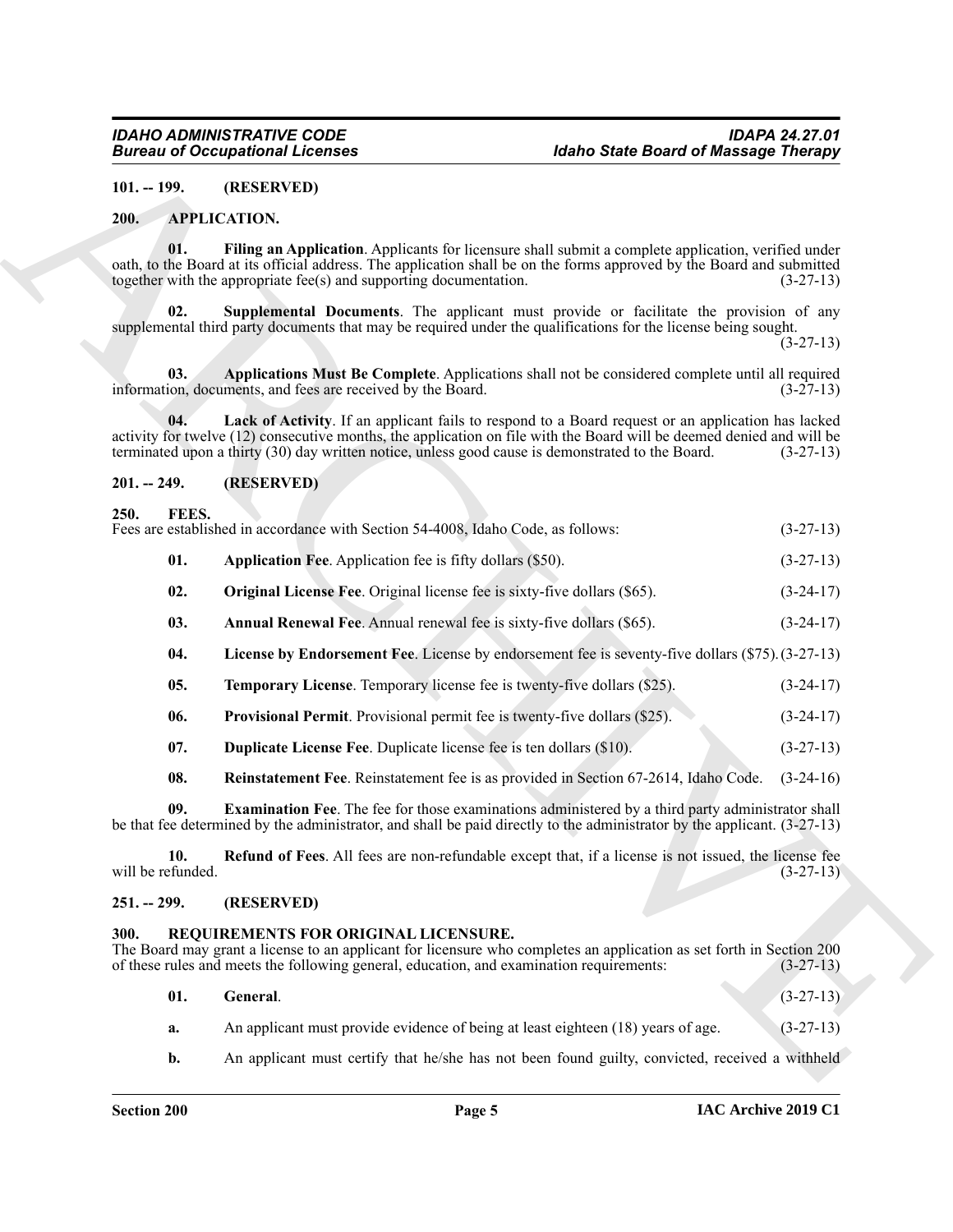judgment, or suspended sentence for a felony or a crime involving moral turpitude, or if the applicant has been found guilty, convicted, received a withheld judgment, or suspended sentence for such a crime, the applicant must submit a written statement of suitability for licensure as set forth in Section 306 of these rules.

**c.** An applicant must certify that he/she has not been convicted of a crime under any municipal, state, or federal narcotic or controlled substance law, or if the applicant has been convicted of such a crime, the applicant must submit a written statement of suitability for licensure as set forth in Section 306 of these rules must submit a written statement of suitability for licensure as set forth in Section 306 of these rules.

**d.** An applicant must certify that he/she or his/her license has not been subject to any disciplinary action by a regulatory entity in another state, territory or country including, but not limited to, having an application for licensure denied. If the applicant or his/her license has been subject to discipline, the applicant must submit a written statement of suitability for licensure as set forth in Section 306 of these rules. (3-27-13)

<span id="page-5-6"></span>**02. Education**. Each applicant shall: (3-27-13)

<span id="page-5-7"></span>**a.** Certify that he/she has obtained a high school diploma or the equivalent; and  $(3-27-13)$ 

**b.** Present evidence satisfactory to the Board of having successfully completed an approved massage program as defined in Section 010 of these rules. (3-27-13)

**03. Examination**. Each applicant shall also present evidence satisfactory to the Board of having ally passed an approved examination. (3-27-13) successfully passed an approved examination.

#### <span id="page-5-0"></span>**301. -- 304. (RESERVED)**

#### <span id="page-5-3"></span><span id="page-5-1"></span>**305. APPROVED EXAMINATIONS.**

Approved examinations shall be the following examinations or another nationally recognized competency examination in massage therapy that is approved by the Board. (3-27-13) examination in massage therapy that is approved by the Board.

#### **01. Approved Examinations**. (3-27-13)

**a.** Massage and Bodywork Licensing Examination (MBLEx) as administered by the Federation of State Massage Therapy Boards (FSMTB); (3-27-13)

**b.** National Certification Examination for Therapeutic Massage and Bodywork (NCETMB) or National Certification Examination for Therapeutic Massage (NCETM) as administered by the National Certification Board for Therapeutic Massage and Bodywork (NCBTMB), if taken before February 1, 2015. (3-24-17)

**c.** Other nationally recognized competency examinations in massage therapy that are approved by the Board. A written request for approval must be submitted to the Board together with supporting documentation as may be requested by the Board.  $(3-27-13)$ 

<span id="page-5-5"></span>**02. Successful Passage**. A passing score, or successful passage of the exam, will be determined by the entity administering the exam.

<span id="page-5-4"></span>**03. Date of Exam**. The passage of the exam may have occurred prior to the effective date of these rules. (3-27-13)

#### <span id="page-5-8"></span><span id="page-5-2"></span>**306. WRITTEN STATEMENT OF SUITABILITY FOR LICENSURE.**

Because of Occupation Licenses<br>
Survey the License of March 2014 (Mark Case of March 2014 (Mark Case of Mark Case of Mark Case of Mark Case of Mark Case of Mark Case of Mark Case of Mark Case of Mark Case of Mark Case of An applicant who or whose license has a conviction, finding of guilt, withheld judgment, or suspended sentence for a felony or crime involving moral turpitude, has a conviction for any crime under any municipal, state, or federal narcotic or controlled substance law, or has been subject to discipline in another state, territory or country must submit with his application a written statement and any supplemental information establishing his current suitability for licensure.  $(3-27-13)$ 

<span id="page-5-9"></span>**01. Consideration of Factors and Evidence**. The Board shall consider the following factors or evidence: (3-27-13)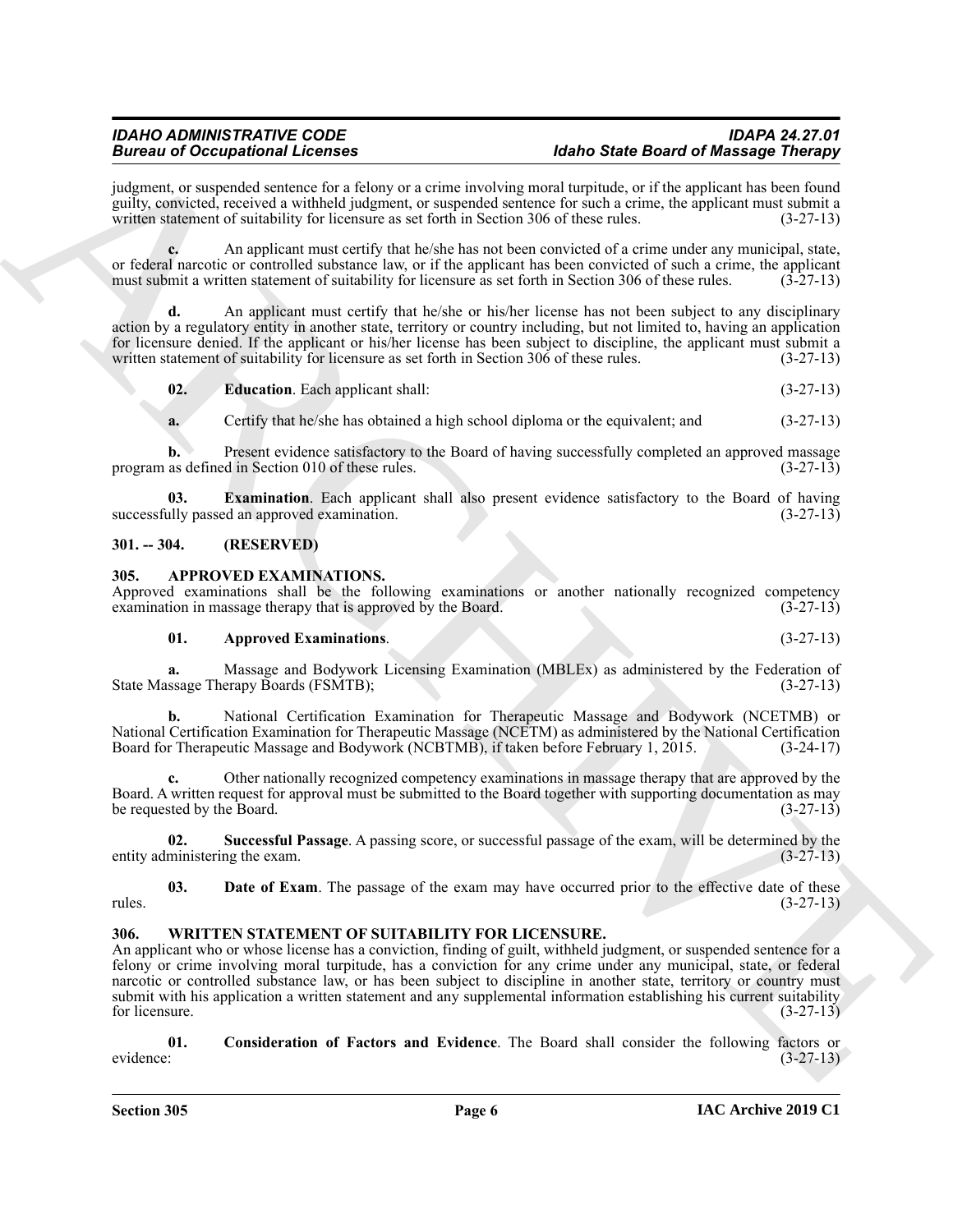|                                   | <b>Bureau of Occupational Licenses</b>                                                             | <b>Idaho State Board of Massage Therapy</b>                                                                                                                                                                                                                                                                                                                                                                                                                                     |             |
|-----------------------------------|----------------------------------------------------------------------------------------------------|---------------------------------------------------------------------------------------------------------------------------------------------------------------------------------------------------------------------------------------------------------------------------------------------------------------------------------------------------------------------------------------------------------------------------------------------------------------------------------|-------------|
| a.                                | The severity or nature of the crime or discipline;                                                 |                                                                                                                                                                                                                                                                                                                                                                                                                                                                                 | $(3-27-13)$ |
| $b$ .                             | The period of time that has passed since the crime or discipline under review;                     |                                                                                                                                                                                                                                                                                                                                                                                                                                                                                 | $(3-27-13)$ |
| c.                                | The number or pattern of crimes or discipline or other similar incidents;                          |                                                                                                                                                                                                                                                                                                                                                                                                                                                                                 | $(3-27-13)$ |
| d.<br>repetition;                 |                                                                                                    | The circumstances surrounding the crime or discipline that would help determine the risk of                                                                                                                                                                                                                                                                                                                                                                                     | $(3-27-13)$ |
| e.                                | The relationship of the crime or discipline to the practice of massage therapy;                    |                                                                                                                                                                                                                                                                                                                                                                                                                                                                                 | $(3-27-13)$ |
| f.<br>rehabilitation; and         |                                                                                                    | The applicant's activities since the crime or discipline under review, such as employment,<br>education, participation in treatment, payment of restitution, or any other factors that may be evidence of current                                                                                                                                                                                                                                                               | $(3-27-13)$ |
| g.                                | Any other information regarding rehabilitation or mitigating circumstances.                        |                                                                                                                                                                                                                                                                                                                                                                                                                                                                                 | $(3-27-13)$ |
| 02.                               | Interview. The Board may, at its discretion, grant an interview of the applicant.                  |                                                                                                                                                                                                                                                                                                                                                                                                                                                                                 | $(3-27-13)$ |
| 03.<br>suitability for licensure. |                                                                                                    | Applicant Bears the Burden. The applicant shall bear the burden of establishing his current                                                                                                                                                                                                                                                                                                                                                                                     | $(3-27-13)$ |
| $307. - 309.$                     | (RESERVED)                                                                                         |                                                                                                                                                                                                                                                                                                                                                                                                                                                                                 |             |
| 310.                              | REQUIREMENTS FOR LICENSURE BY ENDORSEMENT.<br>in Section 200 and meets the following requirements: | The Board may grant a license to an applicant for licensure by endorsement who completes an application as set forth                                                                                                                                                                                                                                                                                                                                                            | $(3-27-13)$ |
| 01.                               | received by the Board from the issuing agency;                                                     | Holds a Current License. The applicant must be the holder of a current active license or certificate<br>in good standing in the profession, and at the level for which a license is being sought, issued by the authorized<br>regulatory entity in another state. The state must have licensing or certification requirements substantially equivalent<br>to or higher than those required for new applicants in Idaho. The certification of licensure or certification must be | $(3-27-13)$ |
| 02.<br>306 of these rules;        |                                                                                                    | Has Not Been Disciplined. The applicant or his/her license must have not been voluntarily<br>surrendered, revoked, or suspended by any regulatory entity. The Board may consider an applicant who, or whose<br>license, has been restricted, denied, sanctioned, or otherwise disciplined. If the applicant or his/her license has been<br>subject to discipline, the applicant must submit a written statement of suitability for licensure as set forth in Section            | $(3-27-13)$ |
| U3.                               |                                                                                                    | Is of Good Moral Character. The applicant must not have been found guilty, convicted, received<br>a withheld judgment, or suspended sentence for any felony or any crime involving moral turpitude. If the applicant<br>has been found guilty, convicted, received a withheld judgment, or suspended sentence for such a crime the applicant<br>must submit a written statement of suitability for licensure as set forth in Section 306 of these rules; and                    | $(3-27-13)$ |
| 04.<br>these rules.               |                                                                                                    | Has Not Been Convicted of a Drug Offense. The applicant must not have been convicted of any<br>crime under any municipal, state, or federal narcotic or controlled substance law. If the applicant has been convicted<br>of such a crime, the applicant must submit a written statement of suitability for licensure as set forth in Section 306 of                                                                                                                             | $(3-27-13)$ |
| $311. - 319.$                     | (RESERVED)                                                                                         |                                                                                                                                                                                                                                                                                                                                                                                                                                                                                 |             |
| 320.                              | TEMPORARY LICENSE.                                                                                 |                                                                                                                                                                                                                                                                                                                                                                                                                                                                                 |             |
| 01.                               |                                                                                                    | General. Any person who has submitted to the Board a complete application for licensure by                                                                                                                                                                                                                                                                                                                                                                                      |             |

#### <span id="page-6-12"></span><span id="page-6-11"></span><span id="page-6-0"></span>**307. -- 309. (RESERVED)**

#### <span id="page-6-7"></span><span id="page-6-6"></span><span id="page-6-4"></span><span id="page-6-1"></span>**310. REQUIREMENTS FOR LICENSURE BY ENDORSEMENT.**

#### <span id="page-6-8"></span><span id="page-6-5"></span><span id="page-6-2"></span>**311. -- 319. (RESERVED)**

#### <span id="page-6-10"></span><span id="page-6-9"></span><span id="page-6-3"></span>**320. TEMPORARY LICENSE.**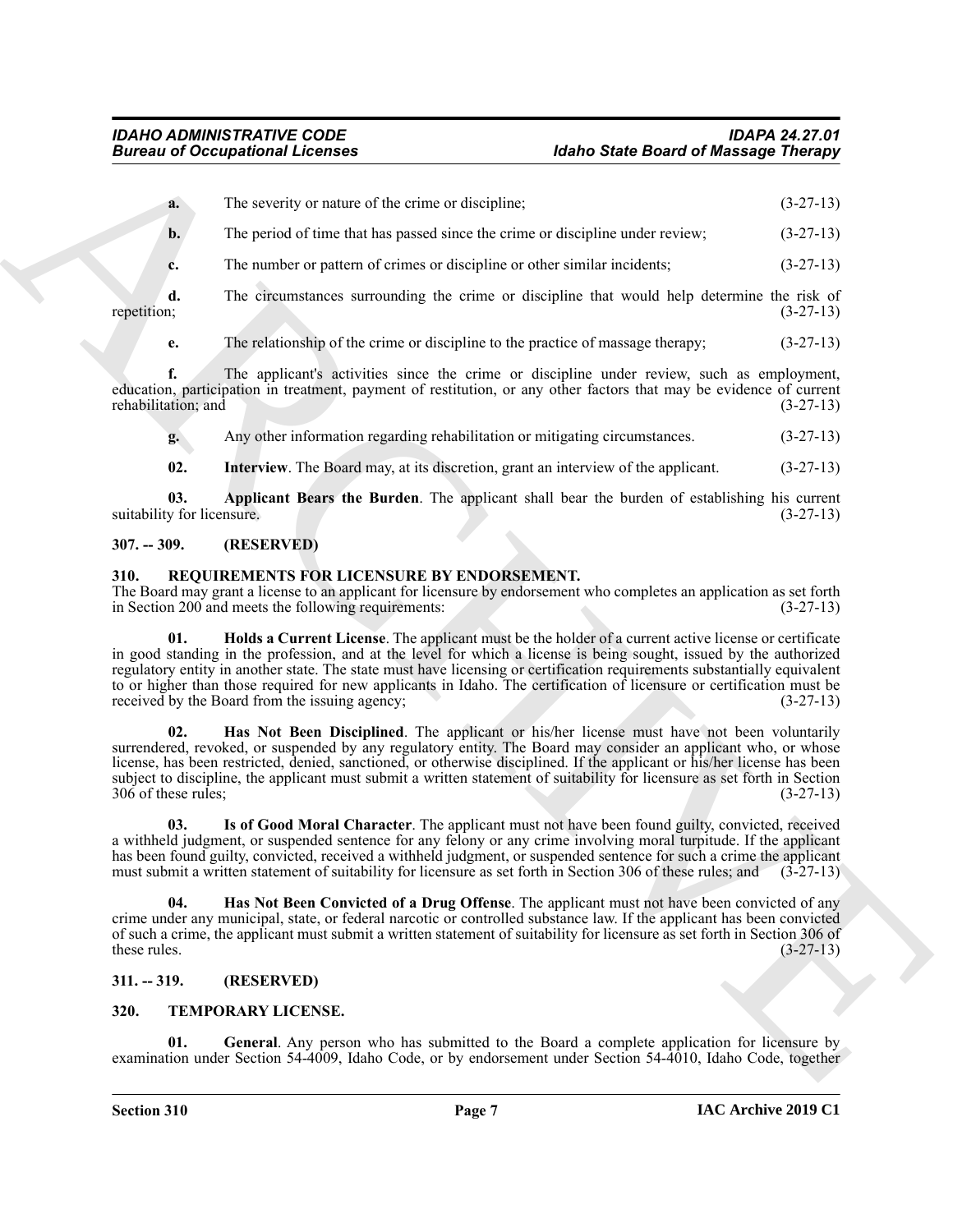with the required fees, may apply for a temporary license to practice massage therapy while their application is being<br>(3-24-17) (3-24-17) processed by the Board.

<span id="page-7-10"></span>**02. Duration**. An applicant will be issued only one (1) temporary license that will be valid for a period not to exceed four (4) months or until the Board acts upon the licensure application, whichever occurs first.

(3-24-17)

#### <span id="page-7-0"></span>**321. -- 329. (RESERVED)**

#### <span id="page-7-4"></span><span id="page-7-1"></span>**330. PROVISIONAL PERMIT.**

Upon application to the Board and payment of the required fees, an applicant may be issued a provisional permit to practice massage therapy if the applicant meets all the requirements for licensure under section 54-4009, Idaho Code, except for having successfully passed a nationally recognized competency examination in massage therapy that is approved by the Board as described in Subsection  $305.01$ . (3-24-17)

<span id="page-7-6"></span>**01. General**. A provisional permit will be issued subject to the following conditions: (3-24-17)

**a.** The applicant must certify that the applicant will take the next scheduled examination for licensure approved by the Board, and that the applicant has not failed two (2) previous examinations for licensure; and (3-24-17)

**b.** A licensed massage therapist certifies to the Board that the applicant will practice massage therapy er the supervision of the licensed massage therapist while both are in the same location. (3-24-17) only under the supervision of the licensed massage therapist while both are in the same location.

<span id="page-7-5"></span>**02. Duration and Renewal**. An applicant will be issued only one (1) provisional permit that shall be valid for a period not to exceed six (6) months or until the applicant is issued a temporary license or the Board acts upon the massage therapist license application, whichever occurs first. A provisional permit may only be renewed<br>once upon a showing of good cause. (3-24-17) once upon a showing of good cause.

#### <span id="page-7-2"></span>**331. -- 399. (RESERVED)**

#### <span id="page-7-7"></span><span id="page-7-3"></span>**400. RENEWAL OR EXPIRATION OF LICENSE.**

<span id="page-7-9"></span>A license expires on the license holder's birth date. The individual must annually renew the license before the license holder's birth date. Licenses not so renewed will be immediately canceled in accordance with Section 67-2614, Idaho<br>(3-27-13) Code. (3-27-13)

Given to Coccaption and the transformation of the transformation of the Basic Basic Basic Basic Basic Basic Basic Basic Basic Basic Basic Basic Basic Basic Basic Basic Basic Basic Basic Basic Basic Basic Basic Basic Basic **01. Renewal**. A license must be renewed before it expires by submitting a complete application for renewal on forms approved by the Board together with the renewal fee. As part of a complete renewal application, the licensee will attest to completion of the required continuing education pursuant to Section 500 of these rules. False attestation of satisfaction of the continuing education requirements on a renewal application shall subject the licensee to disciplinary action, including revocation. (3-27-13)

<span id="page-7-8"></span>**02.** Reinstatement. A license that has been canceled for failure to renew may be reinstated in (3-27-13) (3-27-13) accordance with Section 67-2614, Idaho Code.

**a.** Within five (5) years of cancellation, an applicant seeking reinstatement must submit to the Board evidence that the applicant has completed the required continuing education together with a complete renewal application and appropriate fee(s). (3-27-13)

The applicant must submit evidence of completion of continuing education hours totaling the hours required at the time of cancellation and for each year the license was canceled. (3-27-13)

ii. The applicant must pay a reinstatement fee as set forth in Section 250 of these rules. (3-24-16)

**b.** After five (5) years of cancellation, the applicant will be treated as a new applicant, and application shall be made on the same forms and in the same manner as an application for an original license in accordance with Section 200 of these rules. (3-27-13)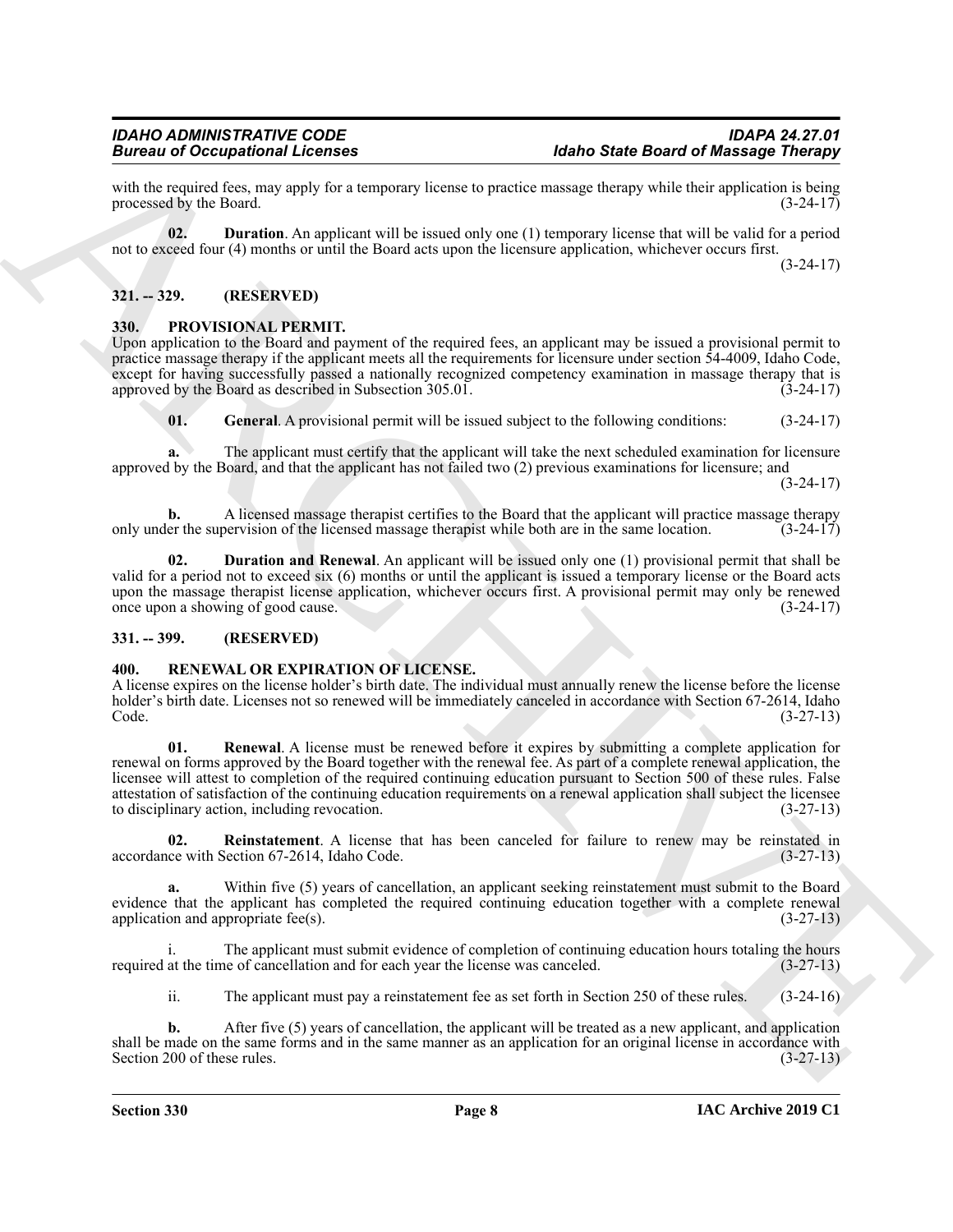<span id="page-8-0"></span>**401. -- 499. (RESERVED)**

#### <span id="page-8-5"></span><span id="page-8-1"></span>**500. CONTINUING EDUCATION.**

All licensees must comply with the following continuing education requirements: (3-27-13)

**01. Requirement**. Beginning with the second renewal of their license, a licensee shall be required to complete a minimum of six (6) hours of continuing education, which shall include one (1.0) hour in ethics, within the preceding twelve (12) months that meet the requirements in Sections 501, 502 and 503 of these rules. (3-27-13)

<span id="page-8-9"></span>**a.** An hour is defined as fifty (50) minutes out of each sixty (60) minute segment. (3-27-13)

**b.** Continuing education credit will only be given for actual time in attendance or for the time spent participating in the educational activity. (3-27-13)

**c.** The educational course setting may include a classroom, conference, seminar, on-line or a virtual classroom.  $(3-27-13)$ classroom. (3-27-13)

**d.** If the licensee completes two (2) or more courses having substantially the same content during any one (1) renewal period, the licensee will only receive continuing education credit for one (1) of the courses.

(3-27-13)

<span id="page-8-7"></span>**02. Documentation**. Each licensee shall maintain documentation verifying continuing education course attendance and curriculum, or completion of the educational activity for a period of five (5) years from the date of completion. This documentation will be subject to audit by the Board. (3-27-13) date of completion. This documentation will be subject to audit by the Board.

**Europe of Occupations I. February 1998**<br>
46the State Board of Maximige Christian (1998)<br>
411. COVITNUES CIPIC CATION.<br>
ARCHIVE CONTONING TRIC CATION.<br>
ARCHIVE CONTONING TRIC CATION.<br>
41. Requirement Beginning value for e **a.** Documented evidence of meeting the continuing education course requirement shall be in the form of a certificate or letter from the sponsoring entity that includes verification of attendance by the licensee, the title of the activity, the subject material covered, the dates and number of hours credited, and the presenter's full name and professional credentials. Documented evidence of completing a continuing education activity shall be in such form as to document both completion and date of the activity. (3-27-13) to document both completion and date of the activity.

**b.** A licensee must submit the verification documentation to the Board, if requested by the Board. In the event a licensee fails to provide the Board with acceptable documentation of the hours attested to on the renewal application, the licensee may be subject to disciplinary action. (3-27-13) application, the licensee may be subject to disciplinary action.

<span id="page-8-10"></span>**03. Waiver**. The Board may waive the requirements of this rule for reasons of individual hardship, including health or other good cause. The licensee should request the waiver in advance of renewal and must provide any information requested by the Board to assist in substantiating hardship cases. This waiver is granted at the sole discretion of the Board. (3-27-13) discretion of the Board.

<span id="page-8-6"></span>**04. Carryover of Continuing Education Hours**. Continuing education hours not claimed in the current renewal year may be claimed in the next renewal year. A maximum of six (6) hours may be carried forward from the immediately preceding year, and may not be carried forward more than one renewal year. (3-27-13)

<span id="page-8-8"></span>**05.** Exemption. A licensee is exempt from the continuing education requirements under this Section for the period between the initial issuance of the original license and the first expiration date of that license.

(3-27-13)

#### <span id="page-8-3"></span><span id="page-8-2"></span>**501. APPROVAL OF CONTINUING EDUCATION COURSES.**

Approved continuing education courses shall be those courses and programs that meet the requirements of these rules, and are approved, sponsored, or provided by the following entities or organizations, or otherwise approved by the Board:  $(3-27-13)$ 

<span id="page-8-4"></span>**01. A College or University**. Accredited by a nationally recognized accrediting agency as recognized by the United States Secretary of Education;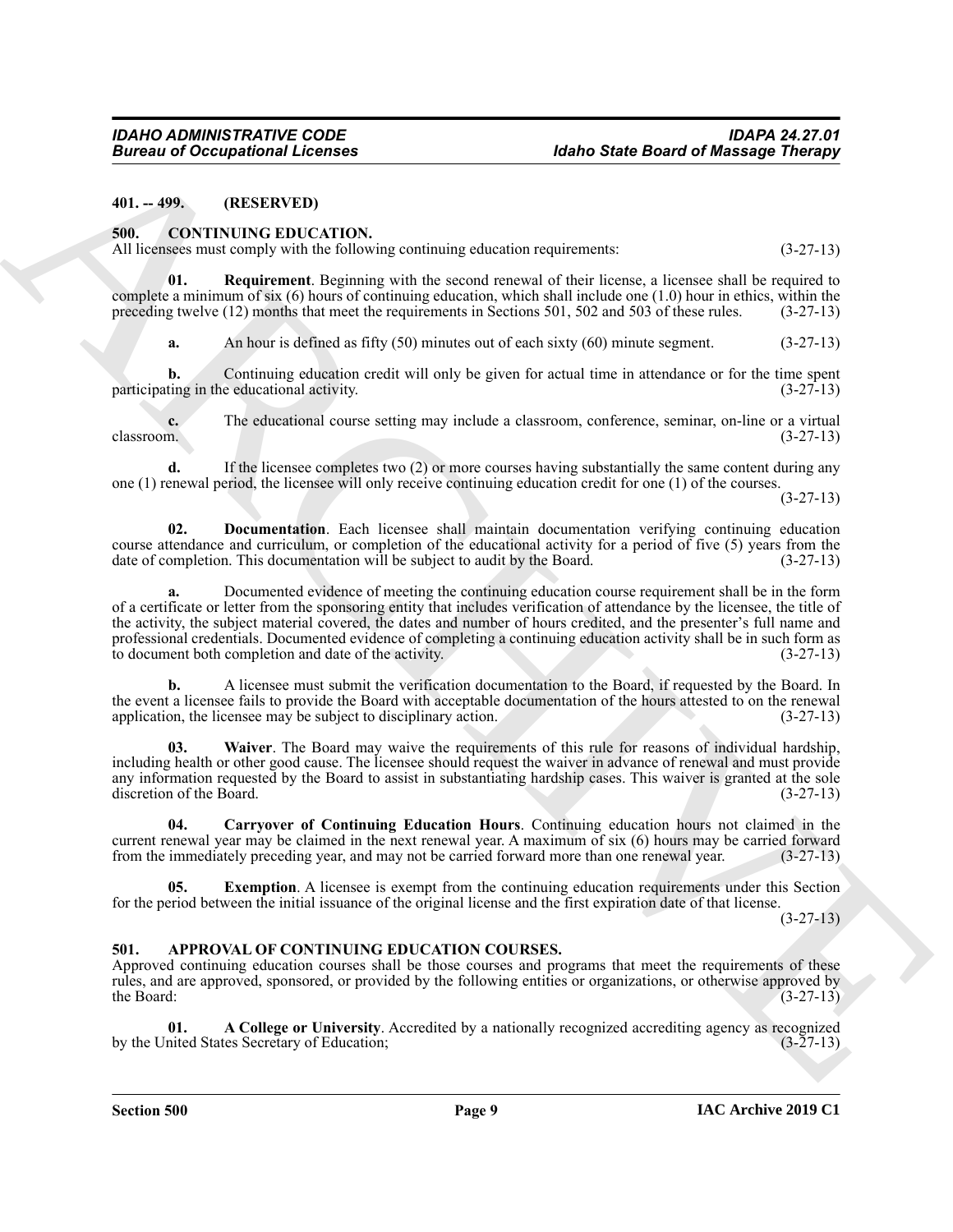### *IDAHO ADMINISTRATIVE CODE IDAPA 24.27.01 Idaho State Board of Massage Therapy*

#### <span id="page-9-2"></span>**02. Federal, State or Local Governmental Entities**; and (3-27-13)

#### <span id="page-9-5"></span><span id="page-9-4"></span>**03. National and State Massage Therapy Associations**. (3-27-13)

**04. Provider Course Approval**. Other courses may be approved by the Board based upon documentation submitted by a continuing education provider. Requests for approval of courses made by the provider must be submitted on a form approved by the Board that includes: (3-27-13) must be submitted on a form approved by the Board that includes:

| а. |  | The nature and subject of the course and its relevancy to the practice of massage therapy; $(3-27-13)$ |  |  |
|----|--|--------------------------------------------------------------------------------------------------------|--|--|
|----|--|--------------------------------------------------------------------------------------------------------|--|--|

| The name of instructor(s) and their qualifications; | $(3-27-13)$ |
|-----------------------------------------------------|-------------|
|-----------------------------------------------------|-------------|

- **c.** The date, time and location of the course; (3-27-13)
- **d.** The specific agenda for the course; (3-27-13)
- **e.** The number of continuing education hours requested; (3-27-13)
- **f.** The procedures for verification of attendance; and  $(3-27-13)$
- <span id="page-9-3"></span>**g.** Other information as may be requested by the Board. (3-27-13)

**h.** Upon review of all information requested, the Board may deny any request for a course that does not meet the requirements of Idaho law or rule. Board approval of a course shall be granted for a period not to exceed five (5) years, or until the course materials or instructors are changed, whichever may occur first. (3-27-13)

Given to Occupiesian is the set of the term of the set of the set of the set of the set of the set of the set of the set of the set of the set of the set of the set of the set of the set of the set of the set of the set o **05. Licensee Course Approval**. Other courses may be approved by the Board based upon documentation submitted by the licensee. All requests for approval must be made to the Board in writing and include the nature and subject of the course and its relevancy to the practice of massage therapy, name of instructor(s) and their qualifications, date, time and location of the course, and procedures for verification of attendance. (3-27-13)

#### <span id="page-9-8"></span><span id="page-9-0"></span>**502. CONTINUING EDUCATION ACTIVITIES.**

The following educational activities shall qualify for continuing education as set forth: (3-27-13)

**01. Teaching a Course For The First Time, Not to Exceed Six Hours**. A report must be submitted, including the name of the course, course outline, qualifications for teaching, number of hours taught, number of participants taught, date and location of the training. (3-27-13)

<span id="page-9-11"></span><span id="page-9-10"></span><span id="page-9-9"></span>**02. Publishing Articles or Books**. The hours awarded as determined at the discretion of the Board. (3-27-13)

**03. Self Study**. Using books, audio tapes, video tapes, DVD's, research materials, professional publications, online sources, and/or other electronic sources/methods documented by a type-written two-page report summarizing the study content. summarizing the study content.

#### <span id="page-9-6"></span><span id="page-9-1"></span>**503. CONTENT OF CONTINUING EDUCATION.**

The content of continuing education activities and course content must be germane to the practice of massage therapy as defined in Section 54-4002, Idaho Code, and courses in ethics must also be specific to legal issues, law, standards of practice, or ethics. (3-27-13) of practice, or ethics.

<span id="page-9-7"></span>**01.** Continuing Education. Content germane to the practice of massage therapy includes, but is not limited to:  $(3-27-13)$  $\text{limited to:} \tag{3-27-13}$ 

**a.** Applications of massage and bodywork therapy for specific needs, conditions, or client (3-27-13) populations.

**b.** Client assessment protocols, skills for client record keeping, strategies for interfacing with other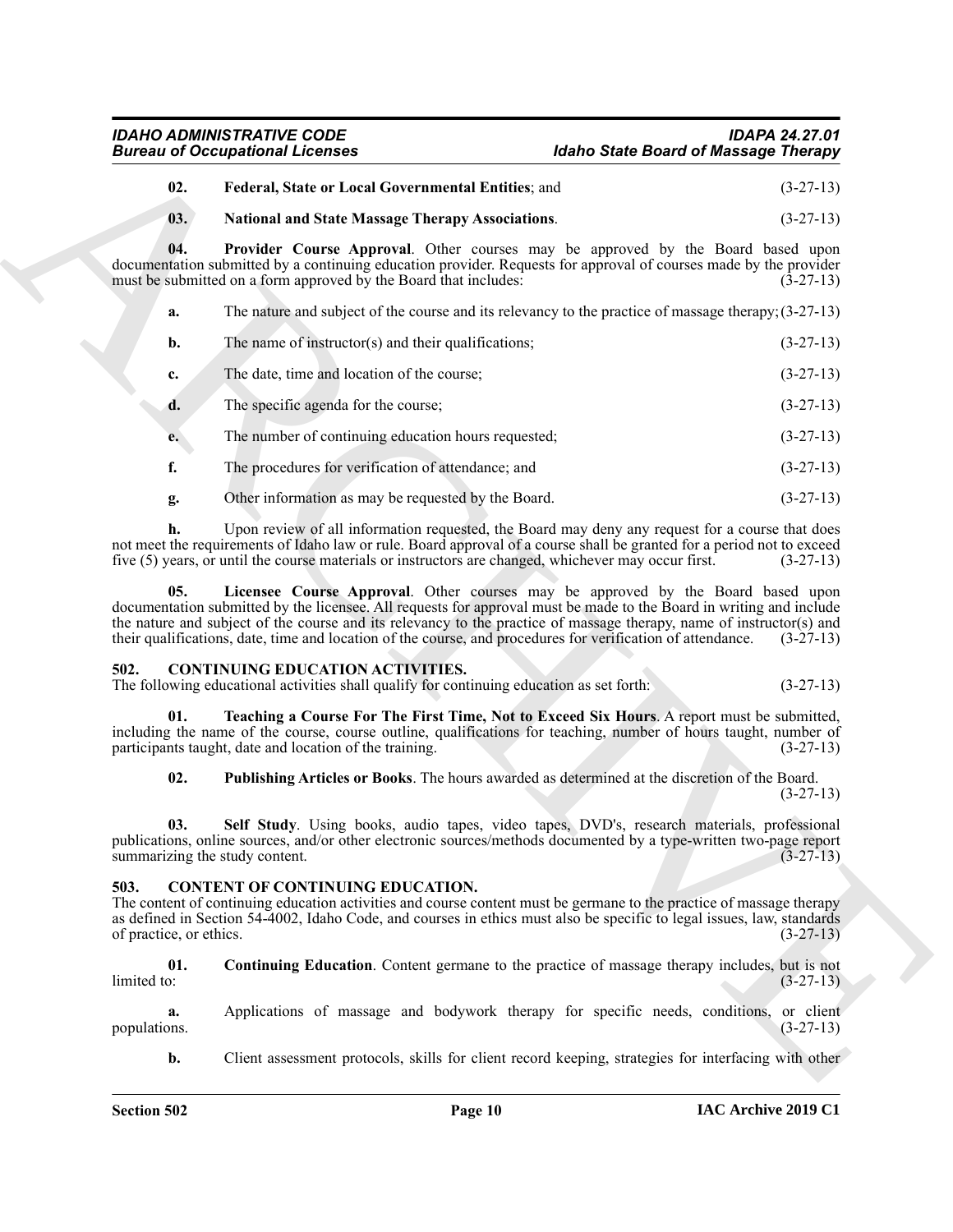|                         | <b>Bureau of Occupational Licenses</b><br><b>Idaho State Board of Massage Therapy</b>                                                                                                                                                                                                                                                               |                                                          |
|-------------------------|-----------------------------------------------------------------------------------------------------------------------------------------------------------------------------------------------------------------------------------------------------------------------------------------------------------------------------------------------------|----------------------------------------------------------|
| health care providers.  |                                                                                                                                                                                                                                                                                                                                                     | $(3-27-13)$                                              |
| c.<br>based substances. | Use of external agents such as water, sound, heat, cold, or topical applications of plant or mineral-                                                                                                                                                                                                                                               | $(4-11-15)$                                              |
|                         | Body-centered or somatic psychology, psychophysiology, or interpersonal skills which may include<br>communication skills, boundary functions, dual relationships, transference, counter-transference, and projection.                                                                                                                               | $(3-27-13)$                                              |
| е.                      | Standards of practice, professional ethics, or state laws.                                                                                                                                                                                                                                                                                          | $(3-27-13)$                                              |
| f.                      | Strategies for the marketing of massage and bodywork therapy practices.                                                                                                                                                                                                                                                                             | $(3-27-13)$                                              |
| g.                      | Theory or practice of ergonomics as applied to therapists or clients.                                                                                                                                                                                                                                                                               | $(3-27-13)$                                              |
| environment.            | Hygiene, methods of infectious disease control, organization and management of the treatment                                                                                                                                                                                                                                                        | $(3-27-13)$                                              |
| massage therapy.        | Body sciences, which may include anatomy, physiology, kinesiology or pathology, as they apply to                                                                                                                                                                                                                                                    | $(3-27-13)$                                              |
| j.                      | Certified CPR or first aid training.                                                                                                                                                                                                                                                                                                                | $(3-27-13)$                                              |
| $504. - 599.$           | (RESERVED)                                                                                                                                                                                                                                                                                                                                          |                                                          |
| 600.                    | EDUCATIONAL PROGRAM STANDARDS.<br>Approved educational programs shall be those programs conducted by an entity that meet the definition in Section<br>$010$ and that consist of a minimum of five hundred $(500)$ hours of in-class supervised hours of coursework and<br>clinical work that meets the following entry-level educational standards: | $(3-27-13)$                                              |
| 01.                     | Coursework Content and Hours. Coursework must include the following content areas and                                                                                                                                                                                                                                                               |                                                          |
| minimum hours:          |                                                                                                                                                                                                                                                                                                                                                     |                                                          |
| a.                      | Two hundred (200) hours in massage and bodywork assessment, theory, and application; (3-27-13)                                                                                                                                                                                                                                                      |                                                          |
| b.<br>kinesiology;      | One hundred twenty-five (125) hours in body systems including anatomy, physiology, and                                                                                                                                                                                                                                                              |                                                          |
| c.                      | Forty (40) hours in pathology;                                                                                                                                                                                                                                                                                                                      |                                                          |
| d.                      | Twenty-five (25) hours in business and ethics; and                                                                                                                                                                                                                                                                                                  | $(3-27-13)$                                              |
| 02.                     | Clinical Work. A minimum of one hundred ten (110) hours must be clinical work.                                                                                                                                                                                                                                                                      | $(3-27-13)$                                              |
| a.                      | Students shall not be permitted to render any clinical services to clients until students have<br>completed at least twenty percent (20%) of the required hours of instruction.                                                                                                                                                                     |                                                          |
| b.                      | All clinical services shall be performed under the supervision of a person fully licensed. $(3-27-13)$                                                                                                                                                                                                                                              | $(3-27-13)$<br>$(3-27-13)$<br>$(3-27-13)$<br>$(3-27-13)$ |
| 601.                    | <b>SUPERVISION.</b>                                                                                                                                                                                                                                                                                                                                 |                                                          |
| 01.                     | Supervision of Clinical Work. The supervising massage therapist must consult with the student,<br>evaluate student performance and be physically present and available to render direction in person and on the<br>premises where massage therapy is being provided.                                                                                | $(4-11-15)$                                              |

#### <span id="page-10-0"></span>**504. -- 599. (RESERVED)**

#### <span id="page-10-5"></span><span id="page-10-3"></span><span id="page-10-1"></span>**600. EDUCATIONAL PROGRAM STANDARDS.**

<span id="page-10-4"></span>

| Forty (40) hours in pathology; |  | $(3-27-13)$ |
|--------------------------------|--|-------------|
|                                |  |             |

#### <span id="page-10-8"></span><span id="page-10-7"></span><span id="page-10-6"></span><span id="page-10-2"></span>**601. SUPERVISION.**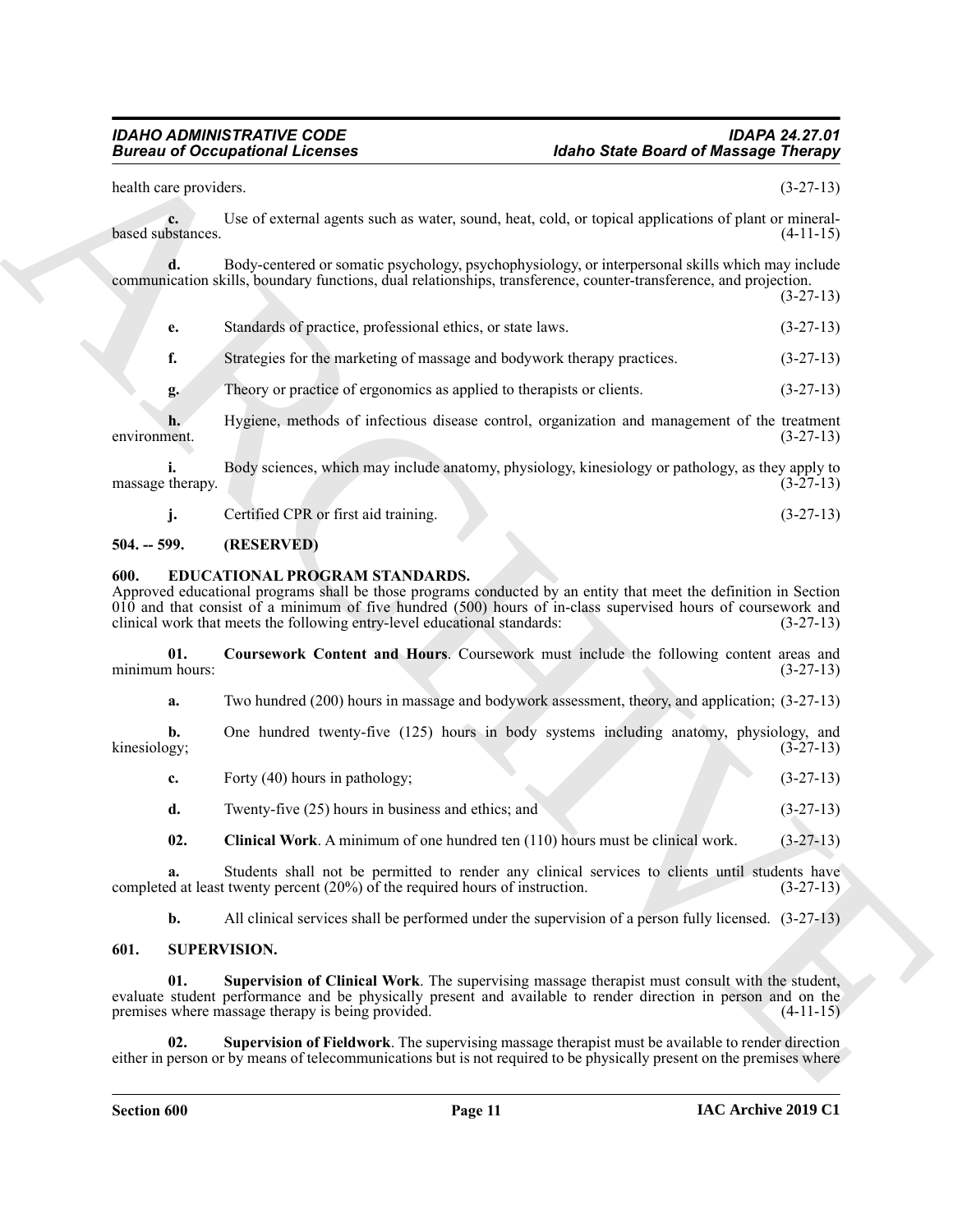# *IDAHO ADMINISTRATIVE CODE IDAPA 24.27.01*

massage therapy is being provided. (4-11-15)

#### <span id="page-11-0"></span>**602. -- 699. (RESERVED)**

#### <span id="page-11-16"></span><span id="page-11-1"></span>**700. SCOPE OF PRACTICE.**

All licensees shall practice in a competent manner consistent with their level of education, training, and experience. (3-27-13)

#### <span id="page-11-2"></span>**701. -- 749. (RESERVED)**

#### <span id="page-11-17"></span><span id="page-11-3"></span>**750. STANDARDS OF PRACTICE.**

All licensees shall comply with the Idaho Standards of Practice for Massage Therapy as approved by the Board and attached as Appendix B. (3-27-13) attached as Appendix B.

<span id="page-11-4"></span>**751. -- 799. (RESERVED)**

#### <span id="page-11-9"></span><span id="page-11-5"></span>**800. CODE OF ETHICS.**

All licensees shall comply with the Code of Ethics for Massage Therapy as approved by the Board and attached to these rules as Appendix A.  $(3-27-13)$ 

#### <span id="page-11-6"></span>**801. -- 899. (RESERVED)**

#### <span id="page-11-10"></span><span id="page-11-7"></span>**900. DISCIPLINE.**

**Electric and CORRESPONDENT (External Scheme Constrained Scheme Constrained Scheme Constrained Scheme Constrained Scheme Constrained Scheme Constrained Scheme Constrained Scheme Constrained Scheme Constrained Scheme Const** If the Board determines that grounds for discipline exist for violations of Title 54, Chapter 40, Idaho Code, violations of these rules, or both, it may impose disciplinary sanctions against the licensee including, without limitation, any or all of the following: (3-27-13) all of the following:

<span id="page-11-13"></span>

| 01. |  |  | <b>Refuse License.</b> Refuse to issue, renew, or reinstate a license: | $(3-27-13)$ |
|-----|--|--|------------------------------------------------------------------------|-------------|
|-----|--|--|------------------------------------------------------------------------|-------------|

- <span id="page-11-15"></span>**02.** Revoke License. Revoke or suspend the licensee's license(s); (3-27-13)
- <span id="page-11-14"></span><span id="page-11-12"></span><span id="page-11-11"></span>**03. Restrict License**. Condition, restrict, or limit the licensee's practice, license, or both; (3-27-13)

**04. Administrative Fine**. Impose an administrative fine not to exceed one thousand dollars (\$1,000) for each violation of the Board's laws or rules; and

**05. Licensee Costs**. Order a licensee to pay the costs and fees incurred by the Board in the investigation, prosecution, or both, of the licensee for violation(s) of the Board's laws, rules, or both. (3-27-13)

<span id="page-11-8"></span>**901. -- 999. (RESERVED)**

#### **IDAHO BOARD OF MASSAGE THERAPY CODE OF ETHICS -- APPENDIX A**

Preamble: This Code of Ethics is a summary statement of the standards of conduct that define ethical practice of massage therapy. All licensees are responsible for maintaining and promoting ethical practice.

A licensee shall:

**1.** Conduct all business and professional activities honestly and within their scope of practice and all applicable legal and regulatory requirements.

**2.** Inform clients of the limitations of the licensee's practice, the limitations of massage therapy, and the contraindications for massage therapy.

**3.** Refer the client to other professionals or services if the treatment or service is beyond the licensee's

*Idaho State Board of Massage Therapy*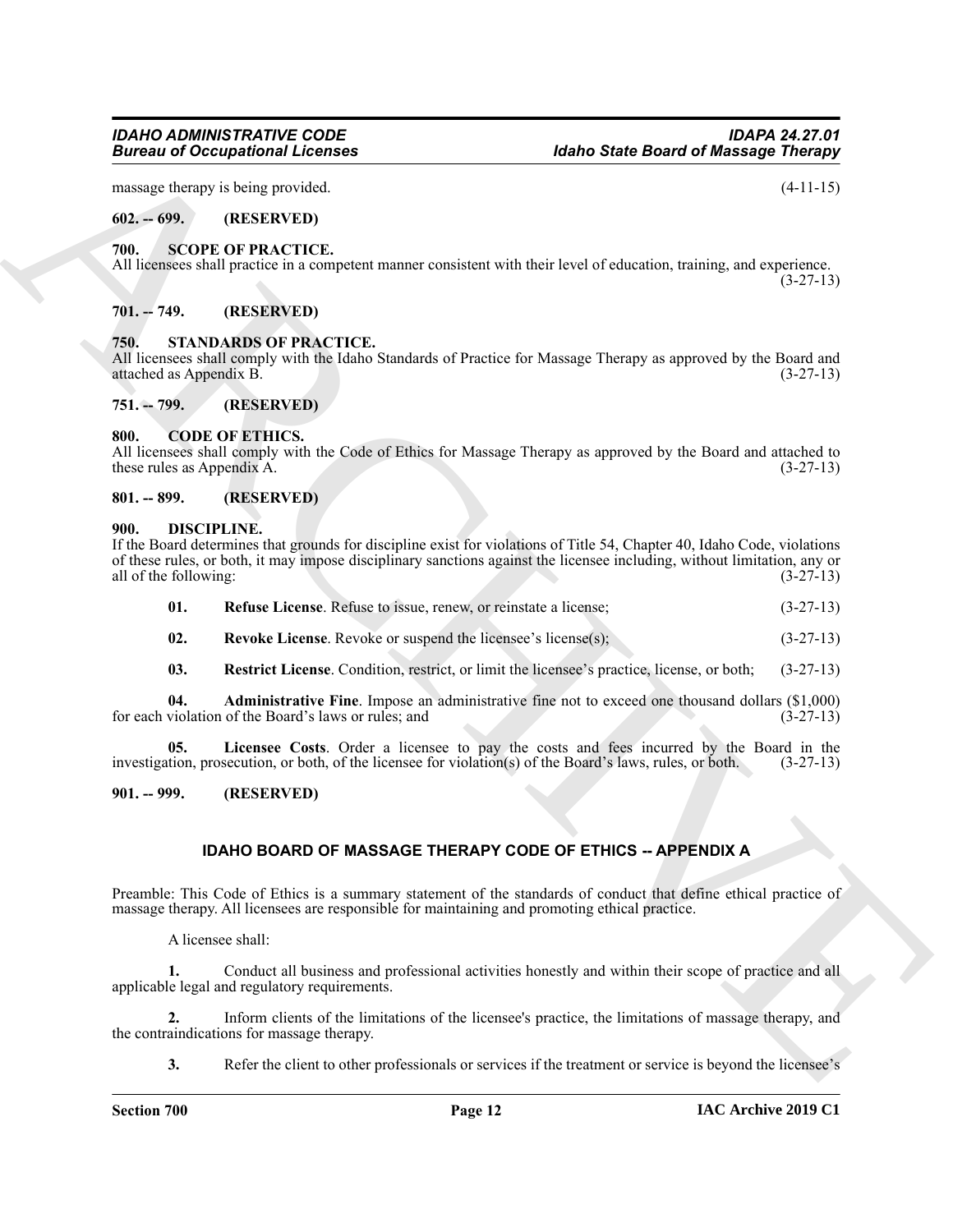scope of practice.

**Example 20** Conceptional Licenses<br>
Survey of productions and the state of the state of the state of the state of the state of the state of the state<br>  $\frac{1}{2}$  is a state of statistical results that the state and publish **4.** Not engage in any sexual conduct, sexual activities, or sexualizing behavior involving a client, even if the client attempts to sexualize the relationship. Sexual activity includes any verbal and/or nonverbal behavior for the purpose of soliciting, receiving, or giving sexual gratification.

**5.** Be truthful in advertising and marketing, and not misrepresent services, charges for services, credentials, training, experience or results.

**6.** Safeguard the confidentiality of all client information, unless disclosure is requested by the client in writing or as allowed or required by law.

**7.** Obtain informed and voluntary consent from clients.

**8.** Allow a client the right to refuse, modify or terminate treatment regardless of prior consent given.

**9.** Provide draping and treatment in a way that ensures the safety, comfort, and privacy of the client.

**10.** Possess the right to refuse to treat any person or part of the body.

**11.** Refuse any gifts or benefits that are intended to influence a referral, decision, treatment or the professional relationship between the licensee and the client.

**12.** Report to the Idaho Board of Massage Therapy any unlicensed practice of massage therapy, and any evidence indicating unethical, incompetent or illegal acts committed by a licensee or individual.

**13.** Do no harm to the physical, mental, and emotional well being of clients.

#### **IDAHO BOARD OF MASSAGE THERAPY STANDARDS OF PRACTICE -- APPENDIX B**

#### **Standard I: Professionalism**

In his/her professional role the licensee shall:

**1.** Cooperate with any Board investigation regarding any alleged violation of the Massage Therapy law or rules.

**2.** Use professional verbal, nonverbal, and written communications.

**3.** Provide an environment that is safe for the client and which meets all legal requirements for health and safety.

**4.** Use standard precautions to ensure professional hygienic practices and maintain a level of personal hygiene appropriate for practitioners in the therapeutic setting.

**5.** Wear clothing that is clean and professional.

**6.** Obtain voluntary and informed consent from the client, or written informed consent from client's legal guardian, prior to initiating the treatment plan.

**7.** If applicable, conduct an accurate needs assessment, develop a plan of care with the client, and update the plan as needed.

**8.** Use appropriate draping to protect the client's physical and emotional privacy. When clients remain dressed for seated massage or sports massage, draping is not required.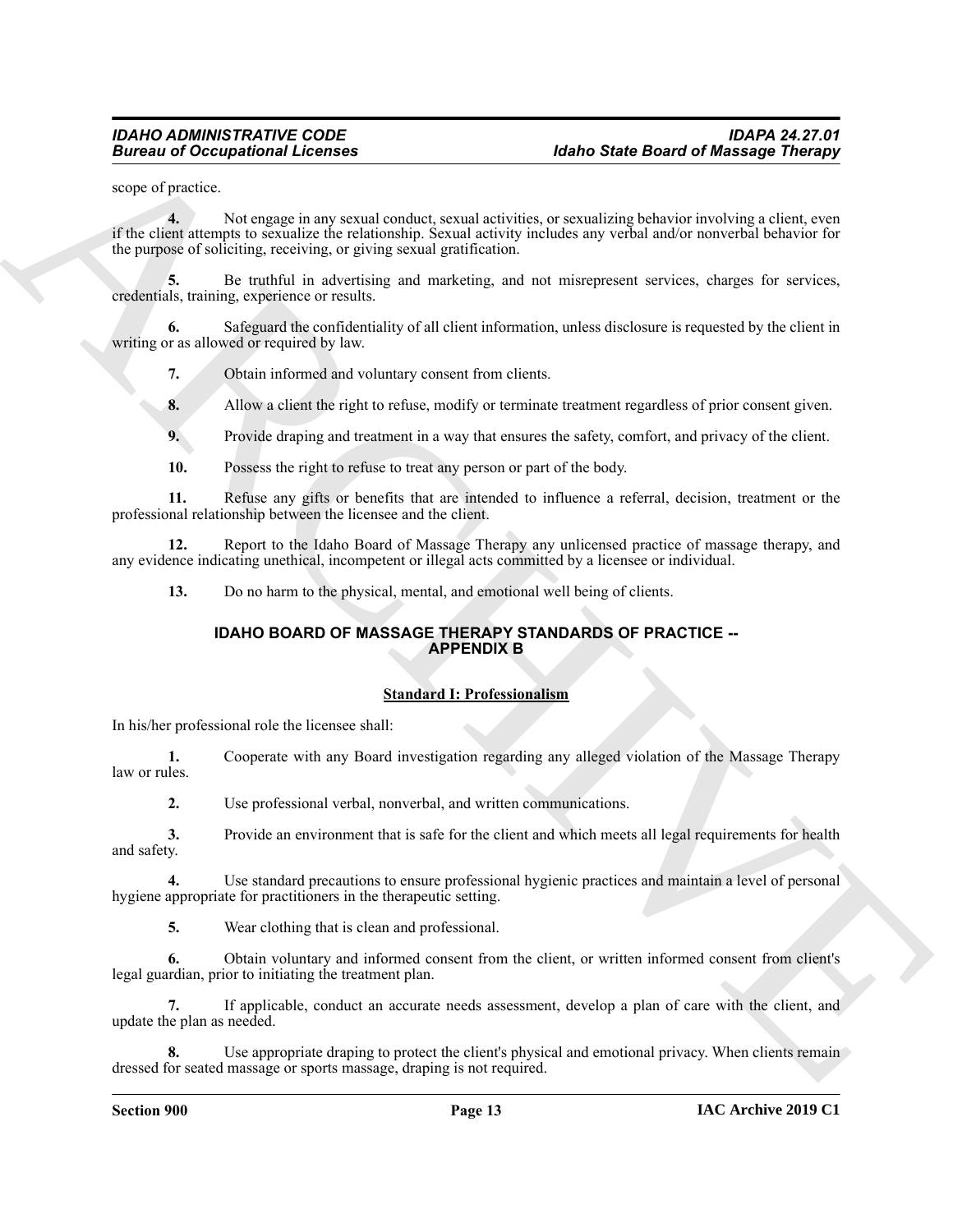**9.** Not practice under the influence of alcohol, drugs, or any illegal substances, with the exception of legal or prescribed dosage of medication which does not impair the licensee.

#### **Standard II: Legal and Ethical Requirements**

In his/her professional role the licensee shall:

Given to Occupations I Leonies (and the state of the state of the state of Maximige Theory<br>
Legislate processes the product on collision of the state of the state of the state of the state of the state of the state of the **1.** Maintain accurate and complete client billing and records. Client Records includes notes written by a licensee and kept in a separate client file that indicates the date of the session, areas of complaint as stated by client, and observations made and actions taken by the licensee.

**2.** Report within thirty (30) days to the Idaho Board of Massage Therapy any felony or misdemeanor criminal convictions of the licensee.

#### **Standard III: Confidentiality**

In his/her professional role the licensee shall:

**1.** Protect the confidentiality of the client's identity in conversations, all advertisements, and any and all other matters unless disclosure of identifiable information is requested or permitted by the client in writing or is required or allowed by law.

**2.** Protect the interests of clients who are minors or clients who are unable to give voluntary and informed consent by securing written informed consent from an appropriate third party or guardian.

**3.** Solicit only information that is relevant or reasonable to the professional relationship.

- **4.** Maintain the client files for a minimum period of seven (7) years.
- **5.** Store and dispose of client files in a secure manner.

#### **Standard IV: Business Practices**

In his/her professional role the licensee shall:

**1.** Not use sensational, sexual, or provocative language and/or pictures to advertise or promote their business.

**2.** Display/discuss a schedule of fees in advance of the session that is clearly understood by the client or potential client.

**3.** Make financial arrangements in advance that are clearly understood by, and safeguard the best interests of, the client or consumer.

#### **Standard V: Roles and Boundaries**

In his/her professional role the licensee shall:

**1.** Not participate in client relationships that could impair professional judgment or result in exploitation of the client.

#### **Standard VI: Prevention of Sexual Misconduct**

In his/her professional role the licensee shall: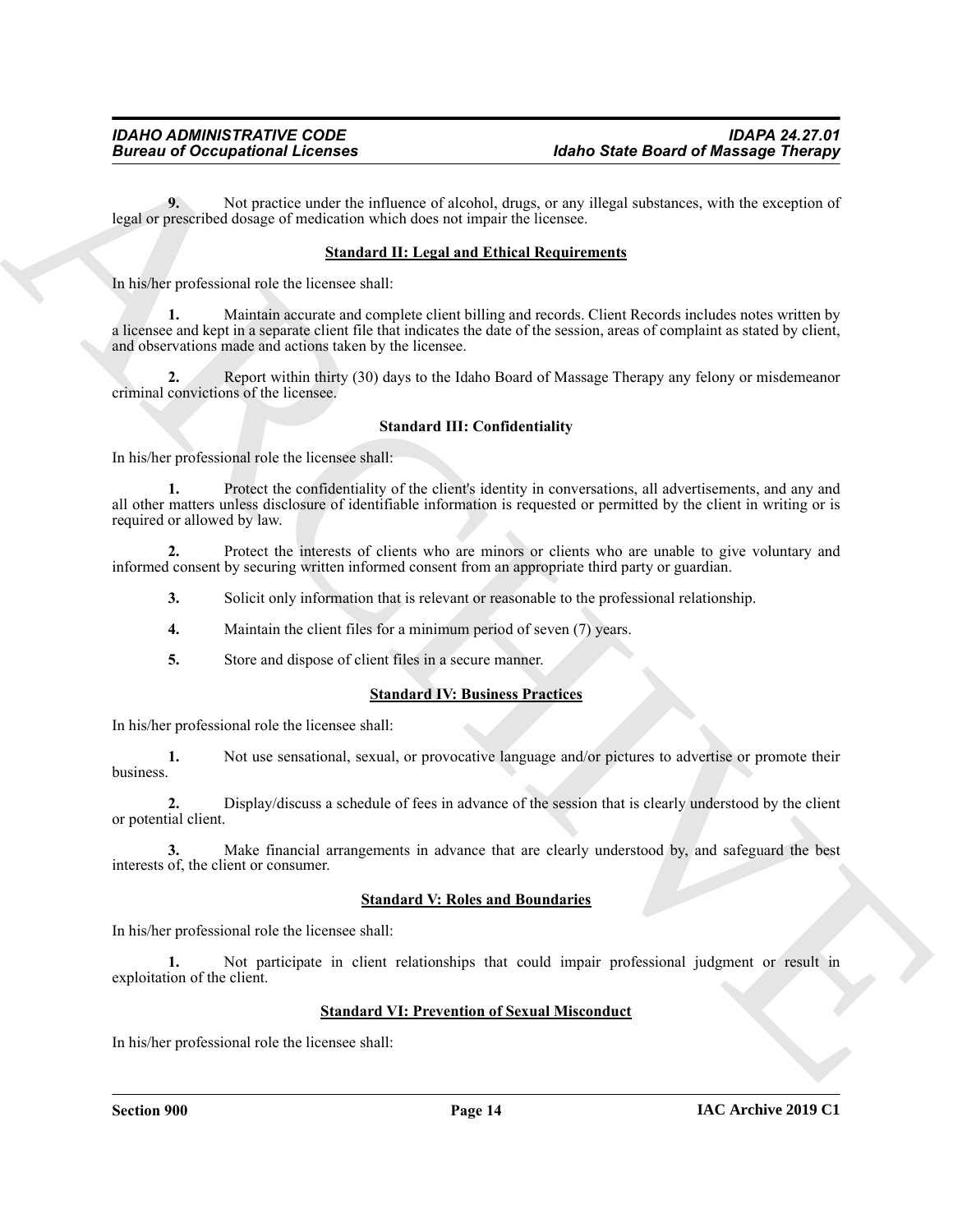**1.** Not engage in any behavior that sexualizes, or appears to sexualize, the client/licensee relationship.

Buriard of Conceptibility Lebends<br>
1. We can be studied to the formula conduction of the conduction of the studied of the studies of the studies of the studies of the studies of the studies of the studies of the studies of **2.** Not participate in a sexual relationship or sexual conduct with the client, whether consensual or otherwise, from the beginning of the client/licensee relationship and for a minimum of twelve (12) months after the termination of the client/licensee relationship.

**3.** In the event that the client initiates sexual behavior, clarify the purpose of the therapeutic session and, if such conduct does not cease, terminate or refuse the session.